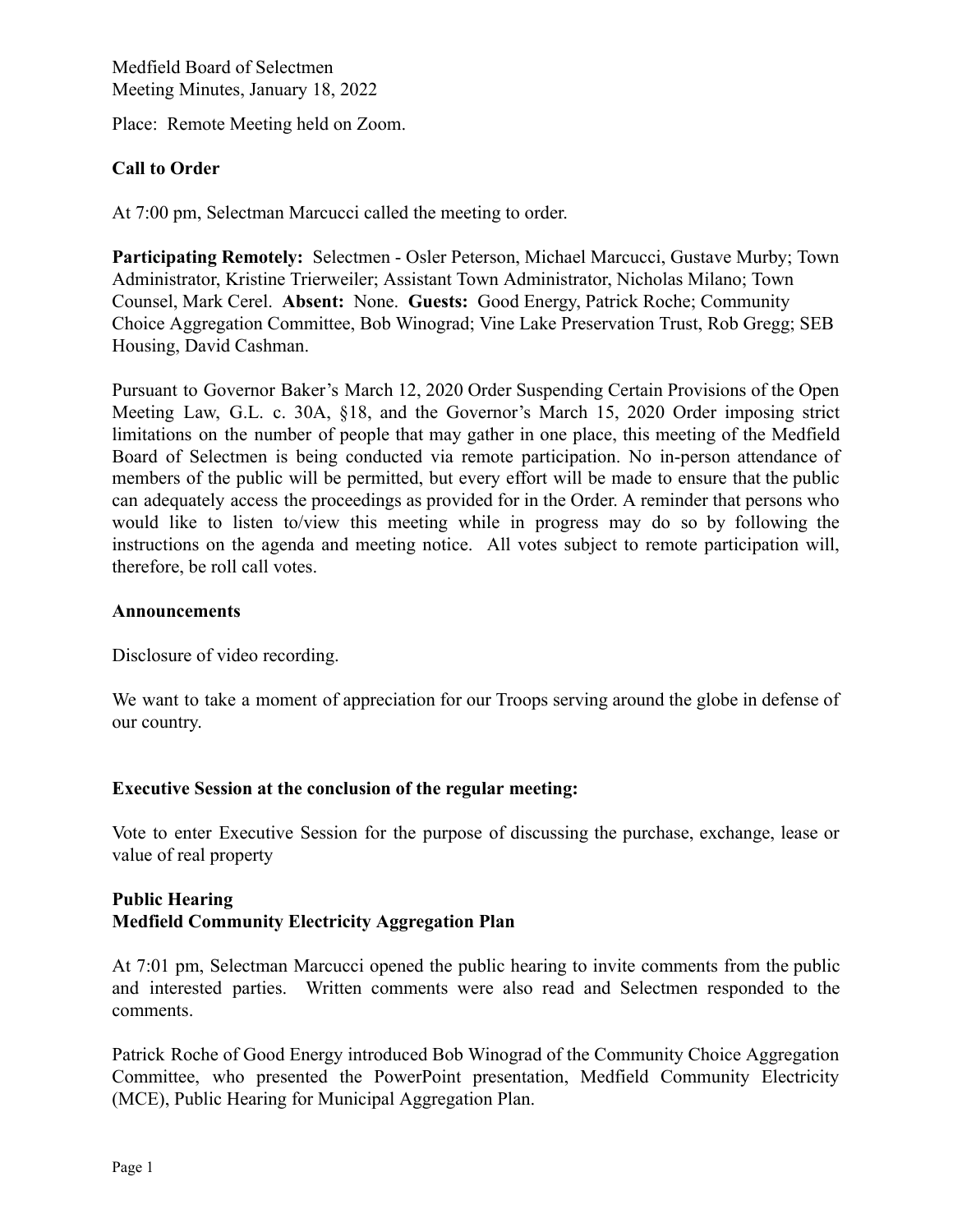He stated the means for introducing the Plan to the public:

- Public Review Phase was introduced at BoS meetings 12/21/21 and 1/11/22
- Public Review was promoted on web sites electricity.medfield.net and medfieldcommunity.net
- Public Review hard copy notices were promoted on multiple bulletin boards at Town Hall, Town Library, Blue Moon Cafe, Brothers Marketplace and other locations
- Public Review was promoted via Medfield Cable TV articles, Medfield Hometown Weekly, The Patch, Medfield Insider, Facebook, Twitter

Mr. Winograd discussed:

- Plan Goals
- What Happened So Far
- Promoting Public Review

Patrick Roche of Good Energy discussed:

- Where from Here?
- Reviewed comments from the public regarding the "opt-out provision"
- No assurance of money saving for the individual consumer but that is the goal
- The longevity of aggregated programs, their popularity, and their value
- The hard copy mailers (first introductory postcard with information regarding a future public meeting; second - detailed letter)
- Rate changes (contract changes versus Law changes)
- Four different electricity options
- Data sharing between the Utility and the Supplier will not include bank or routing numbers

Selectman Marcucci invited questions or comments from the public.

One resident wrote in the chat that he had provided three pages of questions or comments to Mr. Roche of Good Energy. Mr. Roche said he will address this citizen's comments this week.

Selectman Murby said he endorsed the program as covered by Patrick Roche and is comfortable with the opt-in default which will place citizens in a better position than they would otherwise be.

For citizens who have apprehensions, he said he is satisfied you do not need to have apprehensions.

Also, he is impressed with the provision that if any time in the process of the program, you want to opt out of the program, you may do so.

Mr. Winograd noted that the Medfield Energy Committee voted to approve this Plan and presentation.

The Selectmen decided to postpone voting on the Plan until a future meeting after questions from the citizen have been answered.

**MOTION:** Mr. Murby motioned to close the public hearing. Seconded by Mr. Peterson.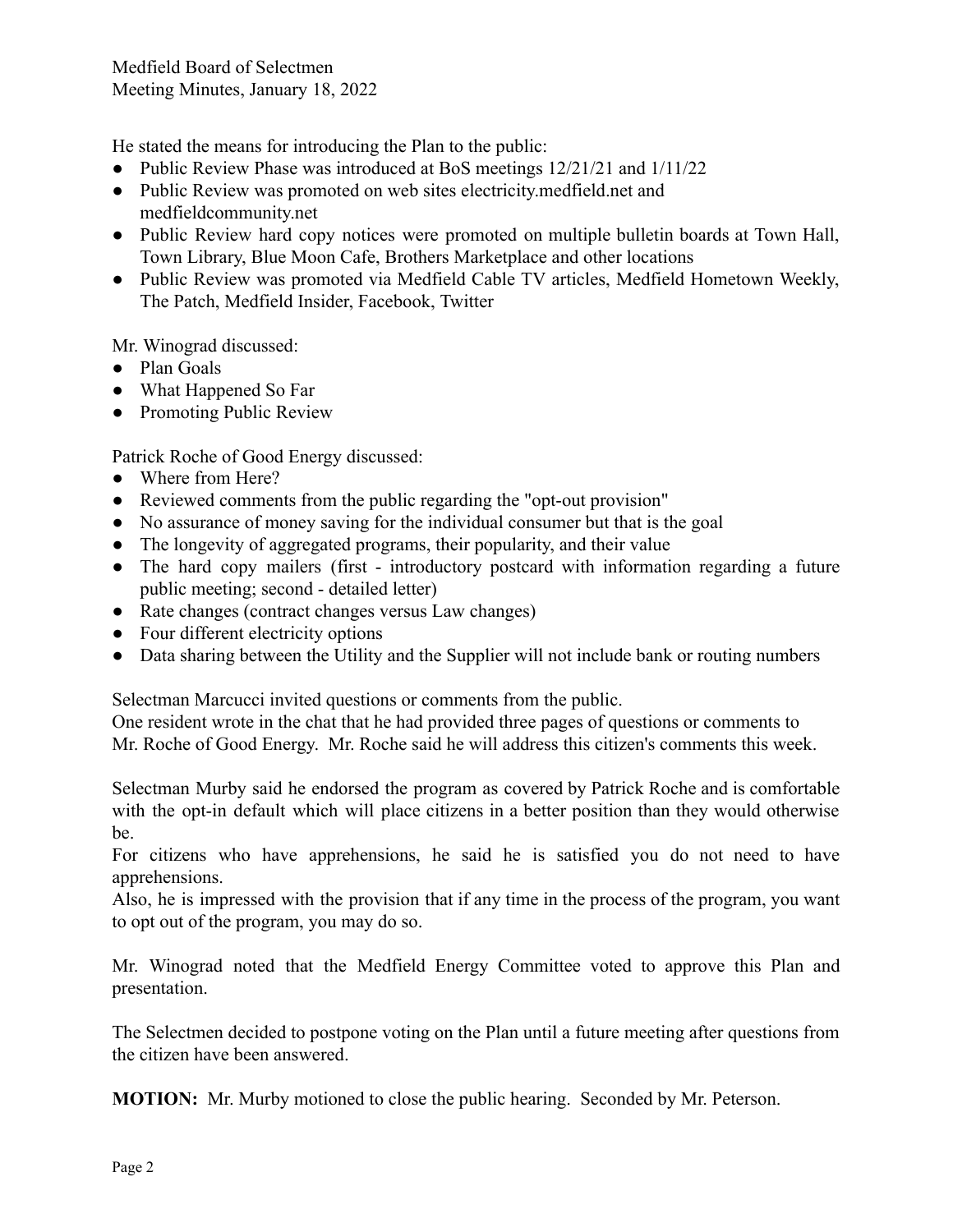*Vote*: All in favor (Selectmen: Murby, aye; Marcucci, aye; Peterson, aye). None opposed. **Roll Call Vote:** 3-0-0

**Public Hearing closed** at 7:24 pm.

## **Appointments**

**1. Rob Gregg, Vine Lake Preservation Trust, to provide an update about the Trust and dissolution of the Trust**

Vine Lake Preservation Trust was formed in May 2009 as a non-profit organization. During this time, there have been six Directors. Rob has remained President since the Trust's inception.

He stated the Trusts Four Initiatives:

- Preservation of memorials in the old section of the cemetery
	- o Preserved numerous memorials of slate and marble with few opportunities left
	- o Dwindling amount of volunteers to perform the preservation
- Enhancement, three arbor days of service and improve the Hillside Garden on Main Street
- Interpretation, conducted numerous days of walking tours of the old section
	- o Due to the Covid-19 pandemic, walking tours have been severely restricted
- Celebration, funded the production of a free app to search for historical buried persons in the old section of the cemetery

In September 2021, the Directors met with Rob, to discuss who would succeed him as President. The Directors voted not to select a President, but to dissolve the Trust.

The Attorney General's Office in the Commonwealth of Massachusetts obliges the Trust to distribute its assets to a similar non-profit organization.

Mr. Gregg presented to the Town of Medfield on behalf of the Directors of the Vine Lake Preservation Trust that the Town establish a Cemetery Preservation Trust Fund for the preservation of memorials only in the old section of the cemetery to be governed by the Director of the Department of Public Works. If the Selectmen approve of the new Cemetery Preservation Trust Fund, before dissolution of the Vine Lake Preservation Trust, we will write a check to transfer assets of approximately \$25,000 to the Cemetery Preservation Trust Fund to allow ongoing work for the preservation of memorials in the old section of the cemetery.

Selectman Marcucci agreed the DPW does a great job taking care of the cemetery. The Selectmen expressed gratitude for Mr. Gregg's commitment to the cemetery on behalf of Medfield families.

The next step is for Vine Lake Preservation Trust to write a check to the Town to transfer assets to the Cemetery Preservation Trust Fund.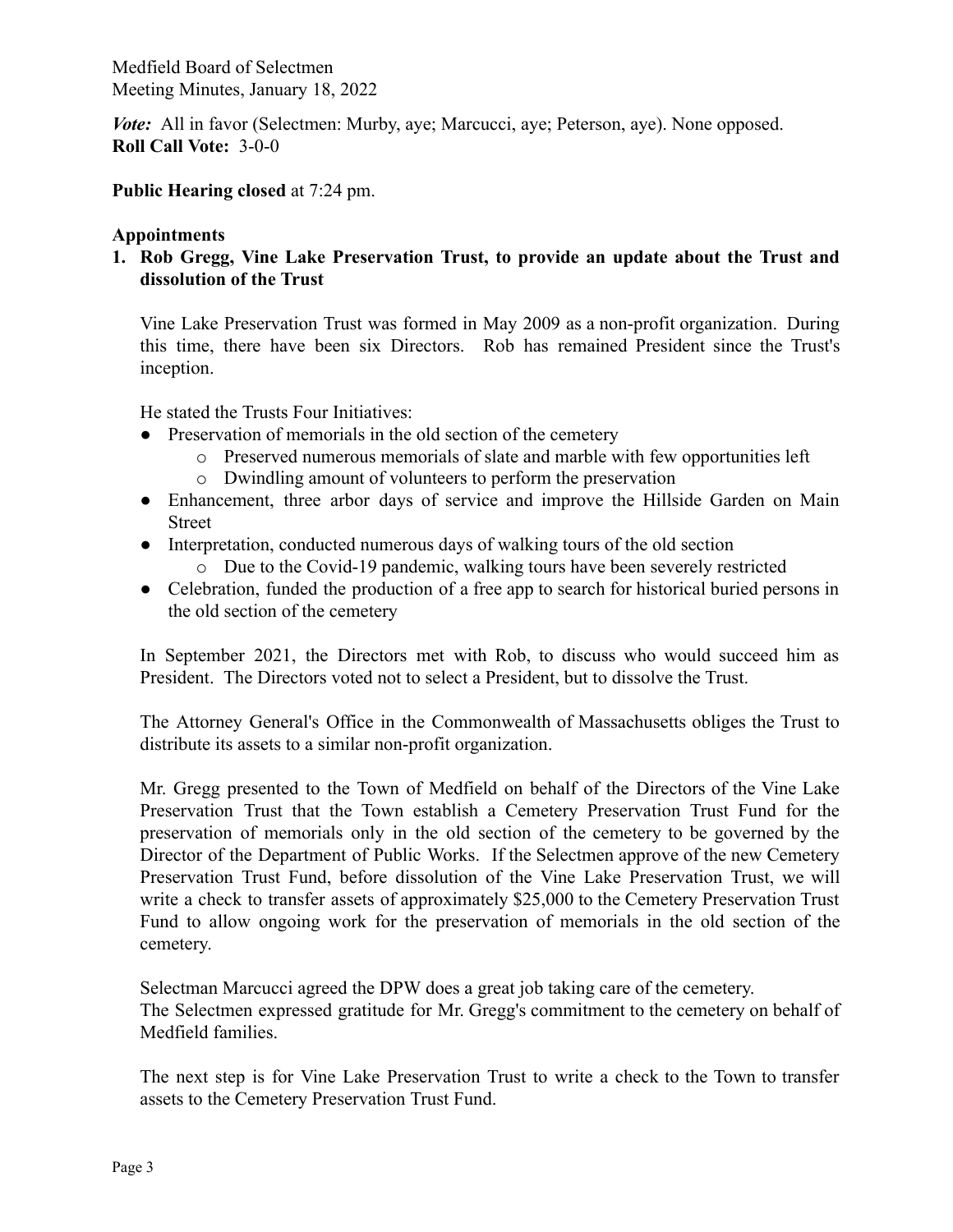# **2. David Cashman, SEB Housing, to request Board of Selectmen approval of a 5% rental increase for current tenants & Property Specific Maximum Rents for vacant units**

Selectman Marcucci confirmed with Ms. Trierweiler the proposed rent increase refers to the Medfield portion of the properties at Medfield Meadows.

Mr. Cashman gave Selectmen the background for the proposed rent increase:

- In April HUD publishes the area median incomes for affordable units
- SEB then recalculates the rent prices for properties according to a formula and submits the updated rents to Towns
- Rent increases are subject to both Town and State approval
- Due to the pandemic, most properties are still using rents calculated from April 2019
- In November, DHCD put out new guidance saying they would approve new rent prices
- Rent increases for affordable units has been capped at a 5% increase for current tenants
- Alternative housing solutions can be worked out for tenants who cannot meet the rental increase

The Selectmen asked Counsel Cerel what discretion belongs to the Board of Selectmen to accept or reject the rental increase. He reached out to other Affordable Housing colleagues from other Towns who said they have never been involved in raising rents; they just let DHCD do it. It's just a ministerial act, a formality to let the Towns know about the updated formula for calculating rents.

Neither Mr. Marcucci or Mr. Peterson were inclined to support a rent increase as these renters are the people who can least afford a rental increase. Mr. Murby said he would consider supporting a rent increase because the developer has been a responsible one and rents were frozen for two years due to the pandemic.

The Selectmen agreed to reconvene on this subject after they learn what the State rules are regarding rental increases on these projects and what discretion is allowed the Board of Selectmen to approve or deny the rent increase.

Per the regulatory agreement, Mr. Cashman believes both the Town's approval as well as DHCD's approval is required for the rent increase. He will follow up with Town Planner, Sarah Raposa, regarding a rent increase for Hillside Village to be considered at a future Board of Selectmen meeting.

## **Discussion Items**

## **3. FY2023 Budget outlook / revenue projections**

Kristine Trierweiler announced the retirement of Town Accountant, Joy Ricciuto, at the end of this fiscal year.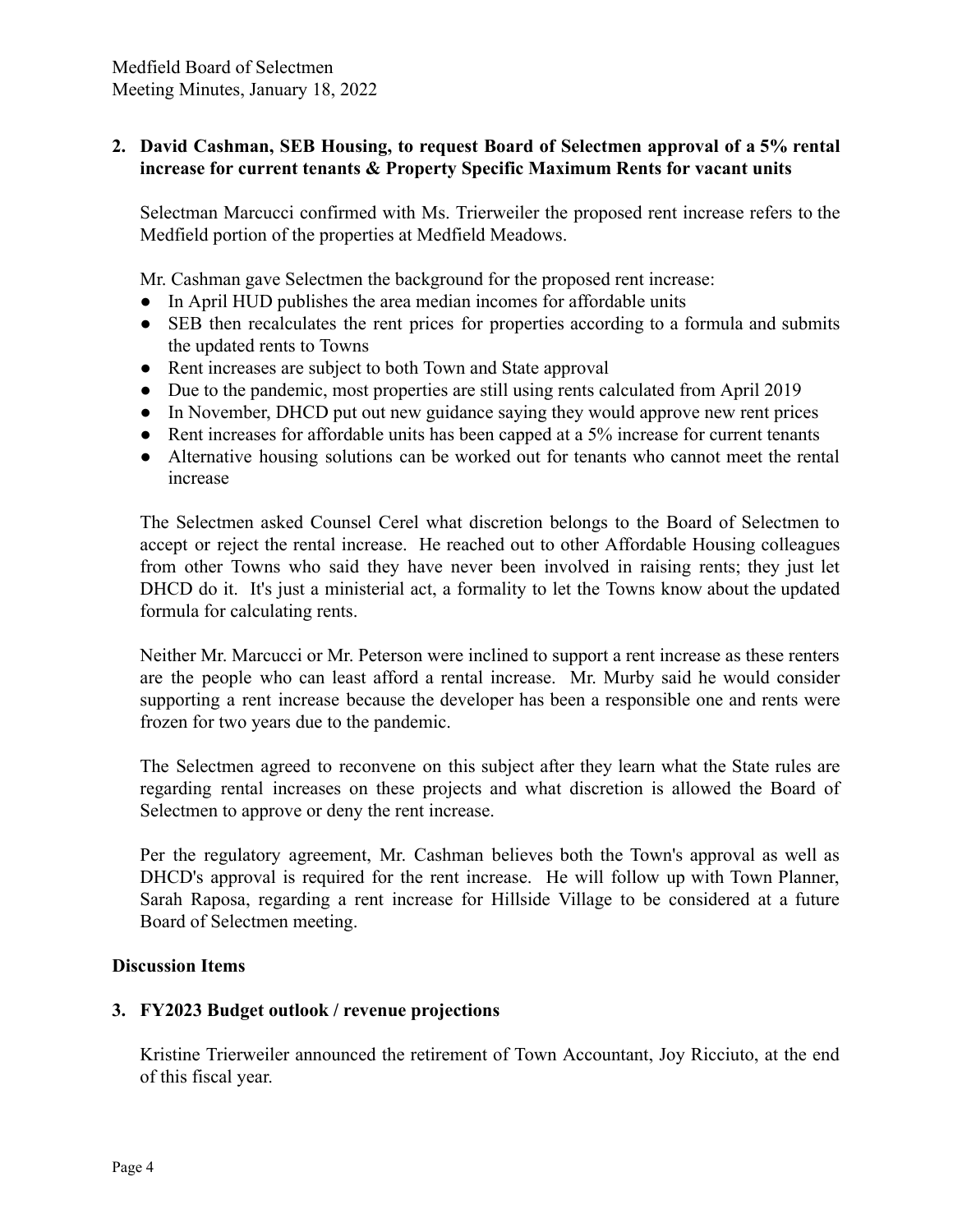> Ms. Trierweiler presented a PowerPoint presentation, FY23 Budget Projections and Outlook, and discussed the Town's projections for Revenues and Expenditures. Slides included:

- Financial Overview and Assumptions
- FY23 Projected Revenue Sources
- Medfield State Aid Change from Prior Fiscal Year
- FY23 Local Receipts Projection
- Meals Tax Revenue

She commended restaurant owners for pivoting during the pandemic to offer different take-out options and for local residents who supported local Medfield restaurants.

Additional slides included:

- FY23 Expenditures Outlook
- Town Department Outlook
- FY23 Capital Budget
- FY23 Budget Next Steps

# **4. Free Cash/Financial Policy Certification**

Department of Revenue Division of Local Services certified the Town's free cash at \$4.9M.

Nicholas Milano discussed the Reserve Fund Analysis - 20220118.pdf and Financial Policy. Today we have a total Reserve of about \$8.3M which is just over 12.7% of our General Fund Expenditures which means:

- We have met each of our Financial Policy tests
- We have met the 9% goal in Reserves
- We hadn't met our  $7.5\%$  goal, a requirement that we have at least  $7.5\%$  in Reserves
- We had met each of these goals at Town Meeting
- We have met the Free Cash Policy which is 2.5% of our General Fund Expenditures

As we propose potential uses of Free Cash, we will be monitoring to make sure we stay in compliance with the Town's Financial Policy. The requirement is that we not fall below the 7.5% in total Reserves. This document will be uploaded to the Town website and will also be included as part of the Warrant Report.

Mr. Marcucci earlier introduced this language: We certify that the FY22 Budget complies with the Town's Financial Policies and instruct that test be posted to the Town web site and eventually posted in the Warrant Report.

**MOTION:** Mr. Murby motioned that the Board of Selectmen vote to certify that the Fiscal Year 2022 Budget complies with the Town's Financial Policies and to approve the publishing of financial tests on the Town's website

Seconded by Mr. Peterson.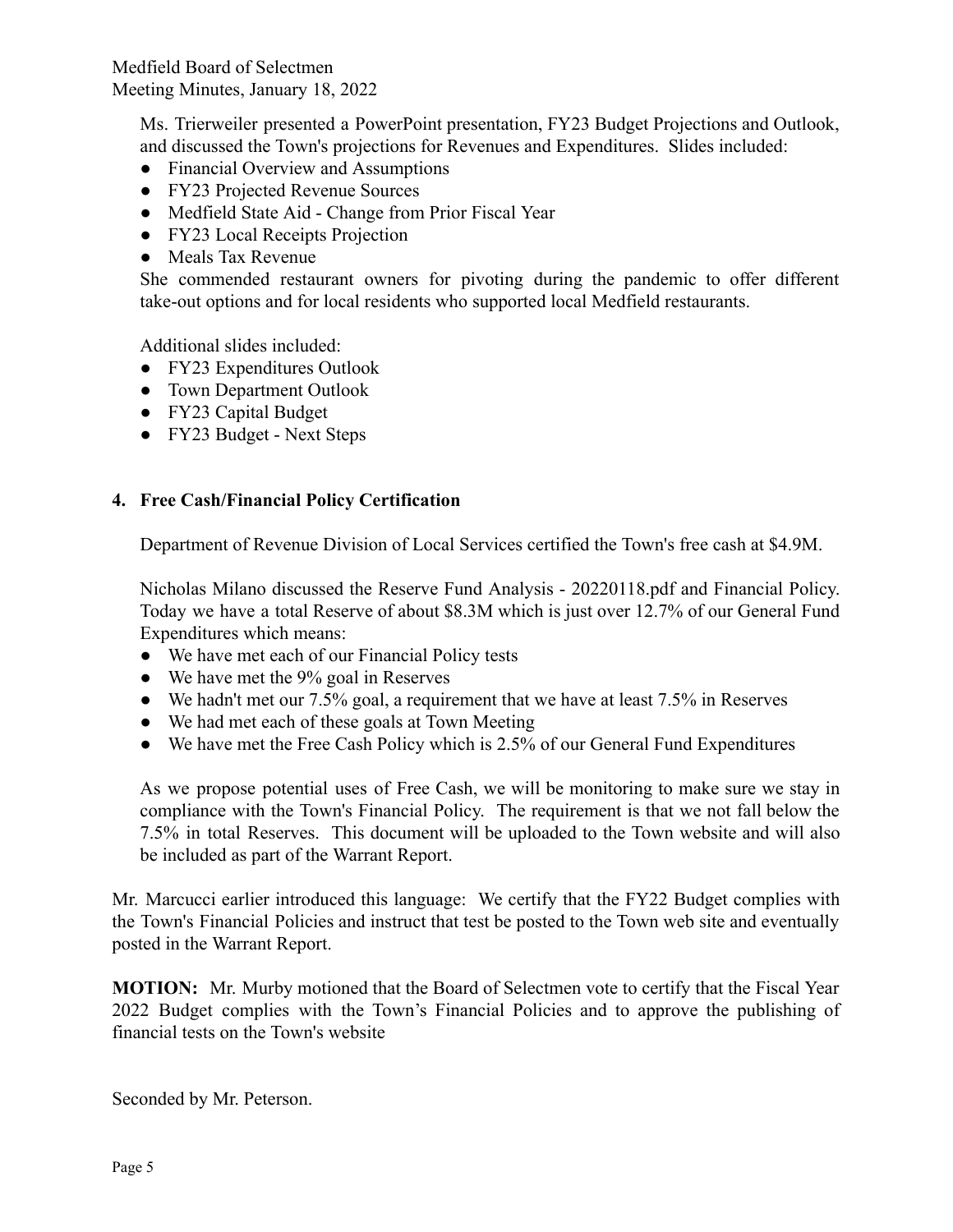*Vote*: All in favor (Selectmen: Murby, aye; Marcucci, aye; Peterson, aye). None opposed. **Roll Call Vote:** 3-0-0

## **5. Annual Town Meeting Warrant Articles / Board of Selectmen Warrant Articles**

Ms. Trierweiler said the preliminary list of 22 Warrant Articles was not included in the meeting packet to the Selectmen. The Warrant is slated to close next week. She asked Selectmen to let her know if there are any Articles the Board is planning on presenting or would like to discuss, and these can add that to the list.

- **●** Mr. Murby would like to develop and put forward for approval the **Dog Walking Policy at the Medfield State Hospital**
- Consider a **non-binding Article**, a **Statement of Intent** on what a **Reconceived School Project** should be with Expectations, and a Concept that the School Committee would develop
- Ms. Trierweiler suggested **removing** the **Article to adopt the town wide Master Plan** since the Planning Board has already adopted this. Mr. Murby withdrew his idea to keep it on as an Article. Mr. Peterson suggested it not be promoted to Town Meeting but there be a committee responsible for its implementation. Mr. Marcucci reviewed the Charter. Counsel Cerel suggested the Planning or Economic and Planning Department takes the lead to follow-up. The Selectmen discussed this with Counsel Cerel. The Selectmen decided to ask the Planning Board whether they want the Article brought to Town Meeting or leave the plan as is. The Selectmen decided to leave the Warrant Article on the list pending further clarification.

# **Action Items**

# **6. The Board of Selectmen are requested to sign letter to the Department of Housing and Community Development requesting local preference for the affordable housing lottery at Aura at Medfield.**

Mr. Marcucci said the Town is allowed up to 70% local preference on the affordable units, so approximately 10 of the 14 affordable units could be slated for current Medfield residents to have preference in the lottery. Mr. Murby asked if the local preference for this project specified a preference for veterans, as he believed the project had been intended to be. The discussion that ensued concluded that the ultimate description of the project did not call veterans out, specifically, as having a preference for these units.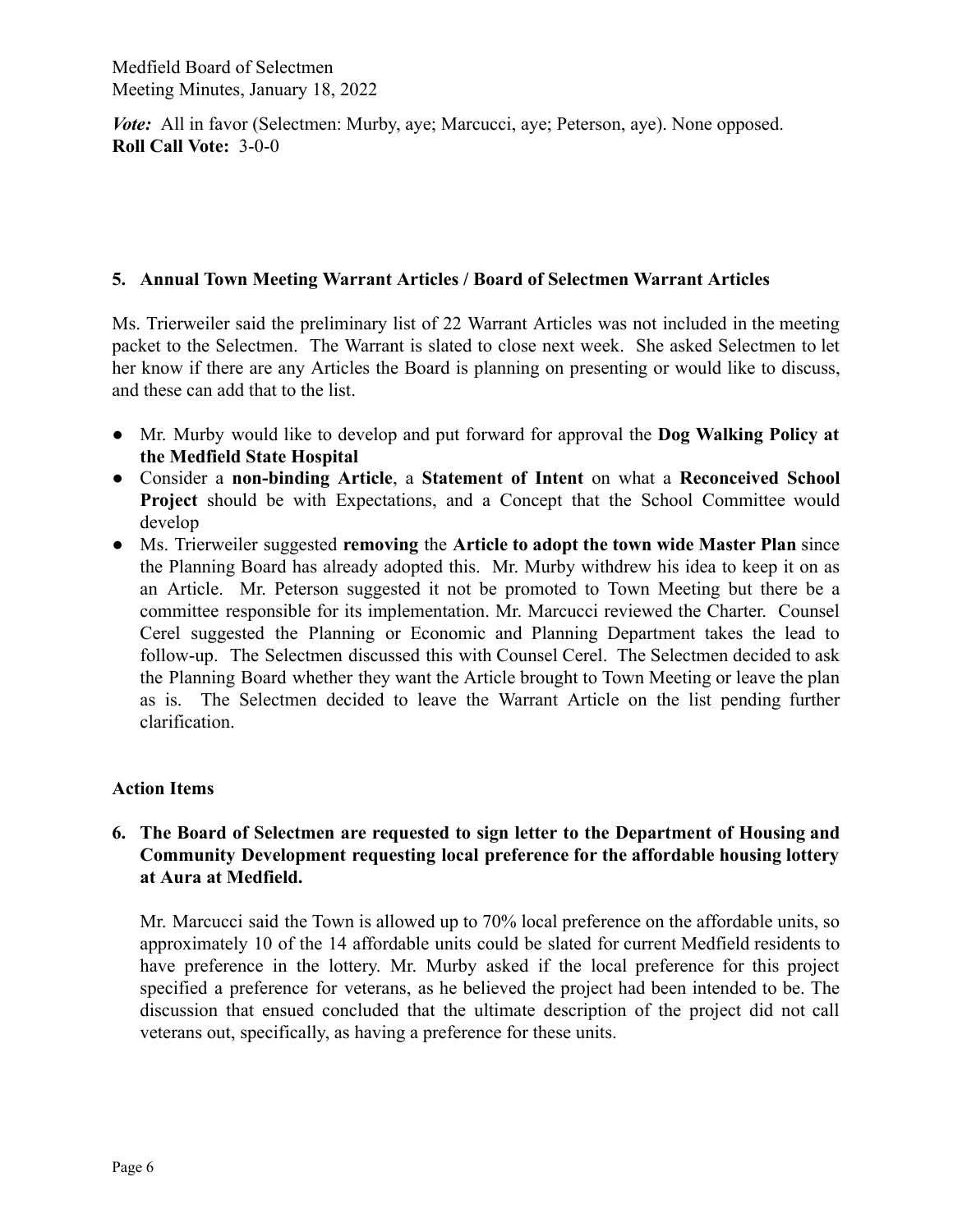> Mr. Marcucci asked Ms. Trierweiler when is the timeframe for a lottery. She spoke with Building Commissioner, Gary Pelletier, who said they will be working on the interior finish work for another 5-6 months before they would be ready.

> He asked Ms. Trierweiler whether there was any timing or further information on the intersection reconstruction for West Street/27. She said there was not any new information although she spoke with Representative Garlick who hopes to have conversations with both Representative Auchincloss and other local delegations. Mr. Marcucci asked for clarification this did pass. She confirmed.

**MOTION:** Mr. Murby motioned the Selectmen sign the letter to the Department of Housing and Community Development requesting local preference for the affordable housing lottery at Aura at Medfield. Seconded by Mr. Peterson.

*Vote*: All in favor (Selectmen: Murby, aye; Marcucci, aye; Peterson, aye). None opposed.

### **Roll Call Vote:** 3-0-0 **Citizen Comment**

One resident asked what is the status for creation of a School Study Committee charged with creating the Town by-law that is a binding Article to govern the school building projects. This was an Article approved in May 2021 to engage citizens in the process. Nothing has happened since May. It is going to be discussed at the Board of Selectmen meeting next week. The Town Moderator, Scott McDermott, is willing to appoint citizens to the committee, but looking at the Warrant Article, it does not state that the Town Moderator would take on this role.

Mr. Marcucci said the matter has been added to the Agenda for next week's meeting with the intent to request that the Town Moderator appoint the committee.

Counsel Cerel discussed with the Selectmen the very tight timeframe if changing a by-law as a Warrant for Town Meeting.

# **Consent Agenda**

# **7. The Council on Aging requests a one-day beer/wine permit for Wednesday, January 19; Wednesday, February 23; and Wednesday, March 16 from 4:00-7:00 p.m. for the monthly Supper Club**

**MOTION:** Mr. Murby motioned the Selectmen approve the Council on Aging requests for a one-day beer/wine permit for Wednesday, January 19; Wednesday, February 23; and Wednesday, March 16 from 4:00-7:00 p.m. for the monthly Supper Club. Seconded by Mr. Peterson. *Vote*: All in favor (Selectmen: Murby, aye; Marcucci, aye; Peterson, aye). None opposed. **Roll Call Vote:** 3-0-0

# **Meeting Minutes**

January 4, 2022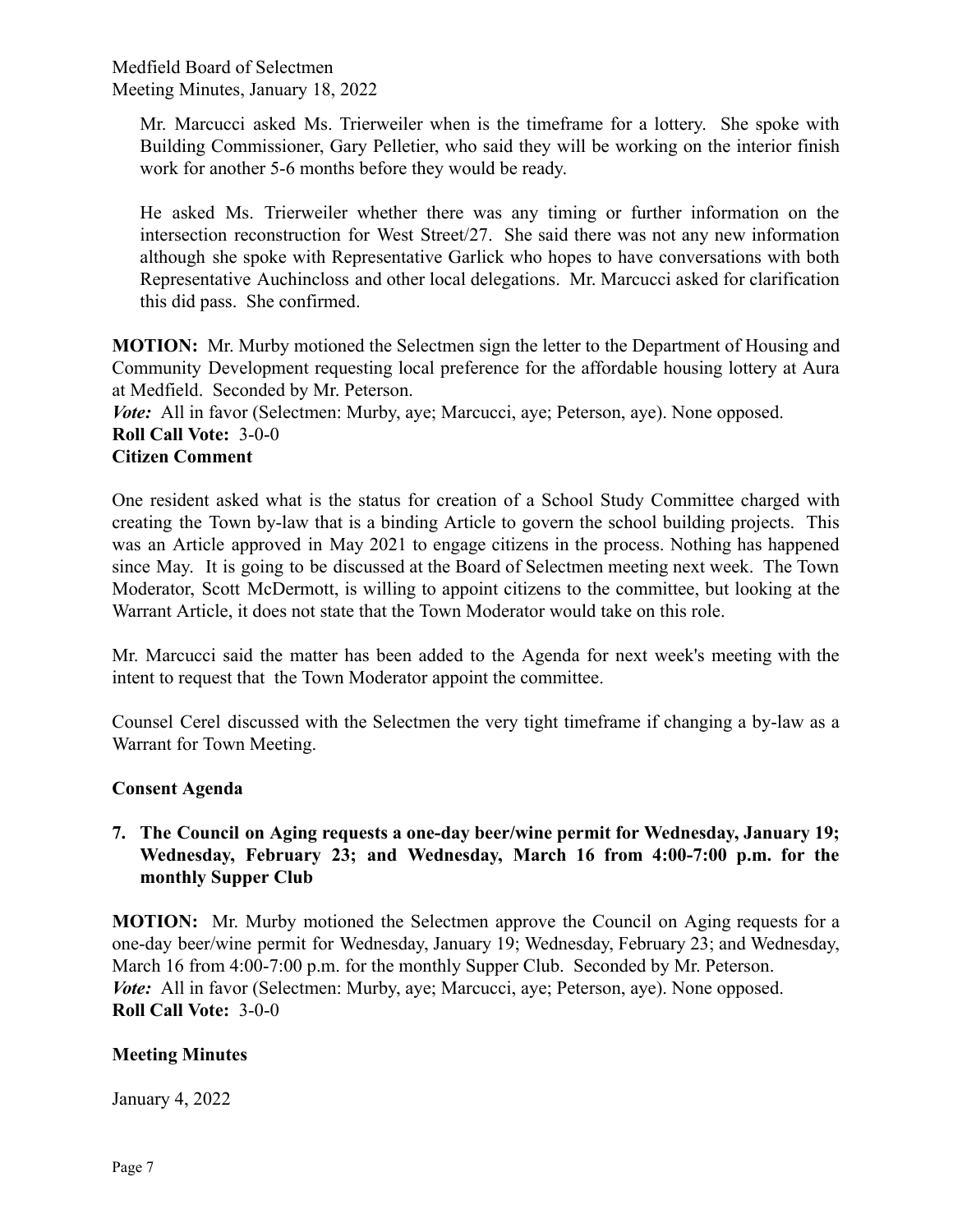January 26, 2021 February 23, 2021 March 23, 2021 June 1, 2021 June 4, 2021 June 15, 2021 October 19, 2021 November 16, 2021 December 7, 2021

**MOTION:** Mr. Murby motioned to accept the following meeting minutes subject to minor correction before finalizing: January 4, 2022, January 26, 2021, February 23, 2021, March 23, 2021, two sets of minutes June 1, 2021, June 4, 2021, June 15, 2021, October 19, 2021, November 16, 2021, December 7, 2021. Mr. Peterson seconded. *Vote:* All in favor (Selectmen: Murby, aye; Marcucci, aye; Peterson, aye). None opposed. **Roll Call Vote:** 3-0-0 **Town Administrator Updates**

Ms. Trierweiler said the Town Clerk would like to remind anyone who has taken out nomination papers they are due back on February 7, 2022.

During the last state budget cycle we received funding for voting machines which have arrived.

Sheriff McDermott will be at the Griddle at 8:00 am on January 24, 2022 to meet with residents and Town officials.

## **Next Meeting Dates**

January 25, 2022. January 31, 2022 Zoom meeting. TomCap has requested at least one member of the Board of Selectmen attend the Town of Medfield Climate Action Plan presentation. February 1, 2022 February 8, 2022 (State Representative Denise Garlick's Annual Report to the Community) February 15, 2022

## **Selectmen Reports**

Mr. Peterson reported the Energy Committee met and has many projects. The Town of Medfield Climate Action Plan Subgroup met today to discuss the Climate Action Plan. There will be a public forum to explain the Plan at 7:30 pm on January 31, 2022.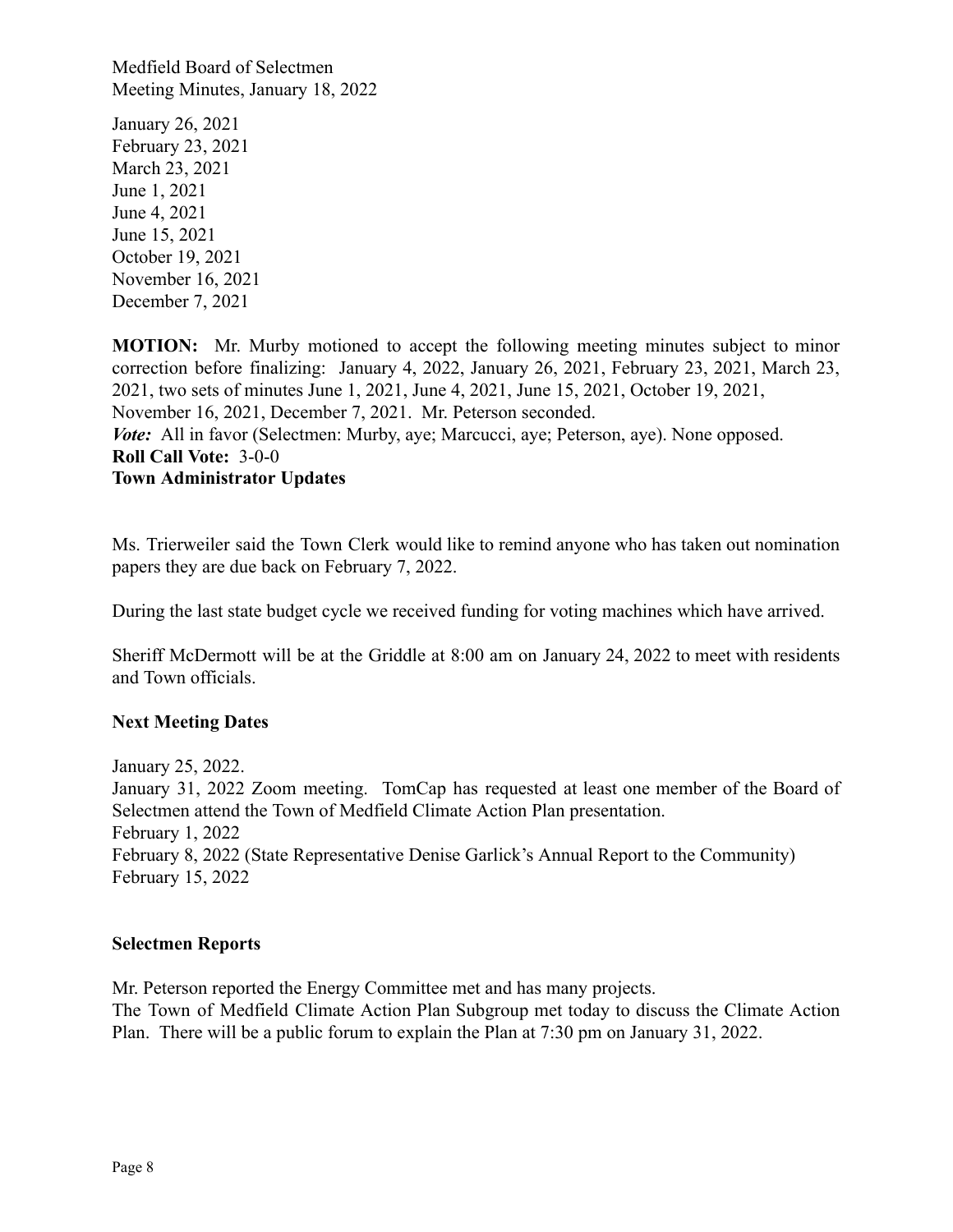Mr. Murby reported he and his wife cross country skied on the Rail Trail and made it up to Dover. He thanked all those who worked on the trail. He also saw many rugged Medfield citizens out in the cold weather at Hospital Hill and walking dogs at the Medfield State Hospital.

Mr. Marcucci reported no substantive progress on the ongoing collective bargaining process. Jim Brand resigned from the Affordable Housing Trust. We will have to fill the remaining term for this position.

In the interim, Mr. Marcucci was elected as Chairman to the Board of Trustees.

Today was the deadline for the RFP to be returned for the Tilden Village expansion. We should hear soon if there were any responses. Depending on the responses, this could be coming back before the Trust and before the Board of Selectmen.

The renamed Housing Options Incentive Program RFP return date is January 28, 2021. Planner, Sarah Raposa, has done some outreach to developers and building owners in the downtown area to try to prompt interest in the program.

The Housing Production Plan is still in production. The expectation is there will be a draft for review by both the Board of Selectmen and the Planning Board in February. This has to be adopted and certified by the State before we can be eligible for an extension or renewal of safe harbor in May 2022.

The Trust will be adopting a 2- or 4-year Action Plan, a specific document that governs the more straightforward and mechanical items the Trust will be working on. We will send a copy of the Action Plan to the Board of Selectmen.

# **Informational**

Massachusetts Downtown Initiative Technical Assistance Award - \$25,000 for Downtown Wayfinding

Groundwater Sampling Events: March, June, Sept. & Dec. 2022

Results of Groundwater Sampling Conducted Dec. 9, 2021

# **Meeting Materials**

Meeting materials are available for review:

[https://www.town.medfield.net/DocumentCenter/View/5640/BOS-Meeting-Packet-January-18-2](https://www.town.medfield.net/DocumentCenter/View/5640/BOS-Meeting-Packet-January-18-2022) [022](https://www.town.medfield.net/DocumentCenter/View/5640/BOS-Meeting-Packet-January-18-2022)

- Town of Medfield Municipal Aggregation Plan
- Email re: Medfield Meadows, 2021 Income Limits and Rents
- Draft Letter to the Department of Housing and Community Development re: Aura at Medfield, 50 Peter Kristoff Way - Local Preference
- Letter re: Council on Aging request for wine and beer licenses